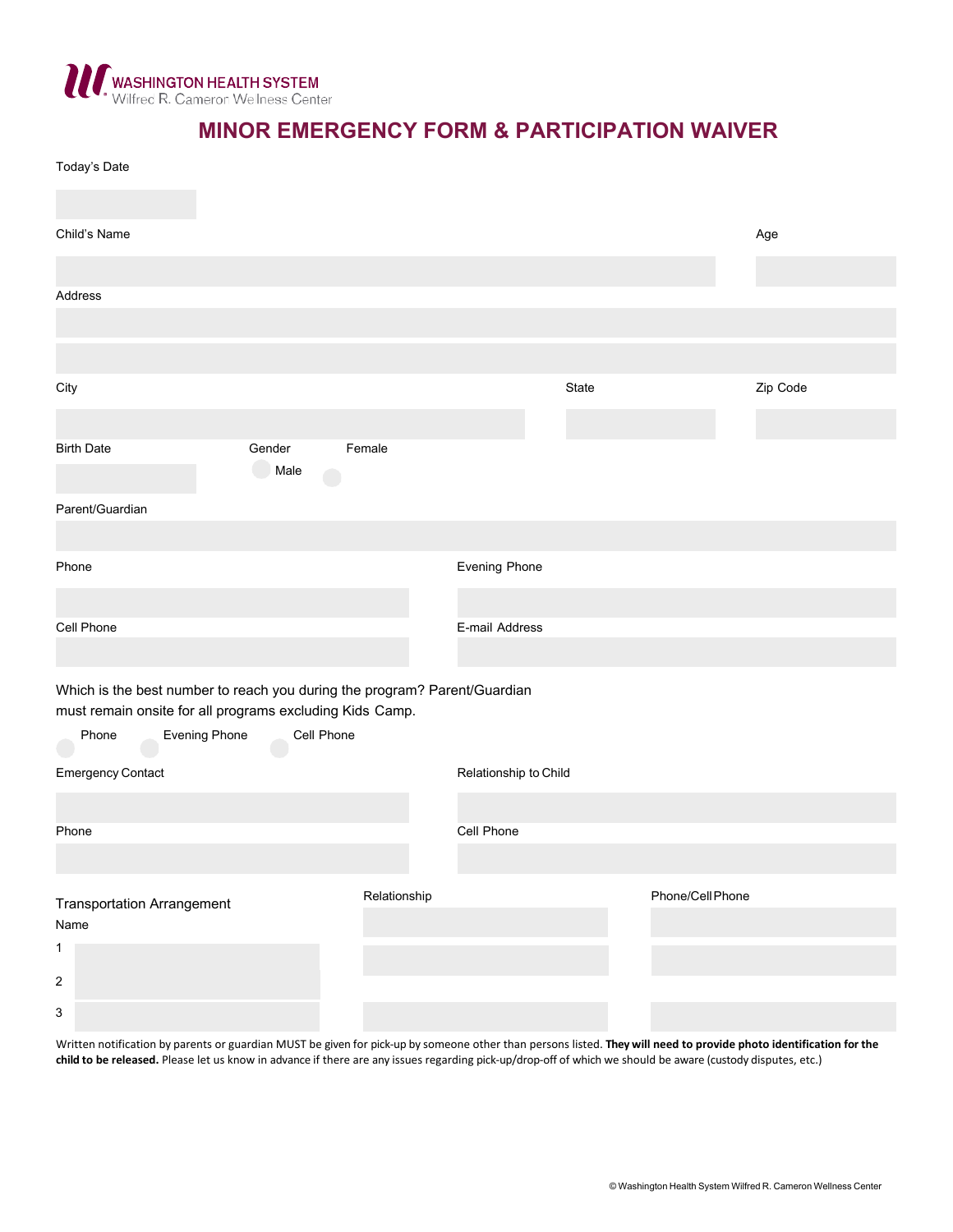### MEDICA

| Medical Insurance Company                                                 |  | Medical Insurance ID#                                               |  |  |  |  |
|---------------------------------------------------------------------------|--|---------------------------------------------------------------------|--|--|--|--|
|                                                                           |  |                                                                     |  |  |  |  |
| Physician Name                                                            |  | Physician Phone                                                     |  |  |  |  |
|                                                                           |  |                                                                     |  |  |  |  |
| Allergies If you checked yes, please list information below.<br>Yes<br>No |  |                                                                     |  |  |  |  |
| Allergy                                                                   |  | Symptoms/Management                                                 |  |  |  |  |
| 1                                                                         |  |                                                                     |  |  |  |  |
| $\overline{c}$                                                            |  |                                                                     |  |  |  |  |
| $\sqrt{3}$                                                                |  |                                                                     |  |  |  |  |
| Medication                                                                |  |                                                                     |  |  |  |  |
| Yes<br>No                                                                 |  |                                                                     |  |  |  |  |
| Dosage & Instruction<br><b>Medication Name</b>                            |  | Is your child is allowed to self-medicate? (Inhaler, Epi-pen, etc.) |  |  |  |  |
|                                                                           |  |                                                                     |  |  |  |  |
|                                                                           |  |                                                                     |  |  |  |  |
|                                                                           |  |                                                                     |  |  |  |  |
|                                                                           |  |                                                                     |  |  |  |  |
|                                                                           |  |                                                                     |  |  |  |  |

Medical information is only used in case of emergency, so that emergency responders have full information on your child's health.

Please list any other information that may be helpful to staff. (i.e., special needs, fears, behaviors, etc. and appropriate response)

Please call me prior to the start of the program to discuss my child's needs, likes, dislikes or apprehensions.<br>Yes No

 $\bigcirc$  No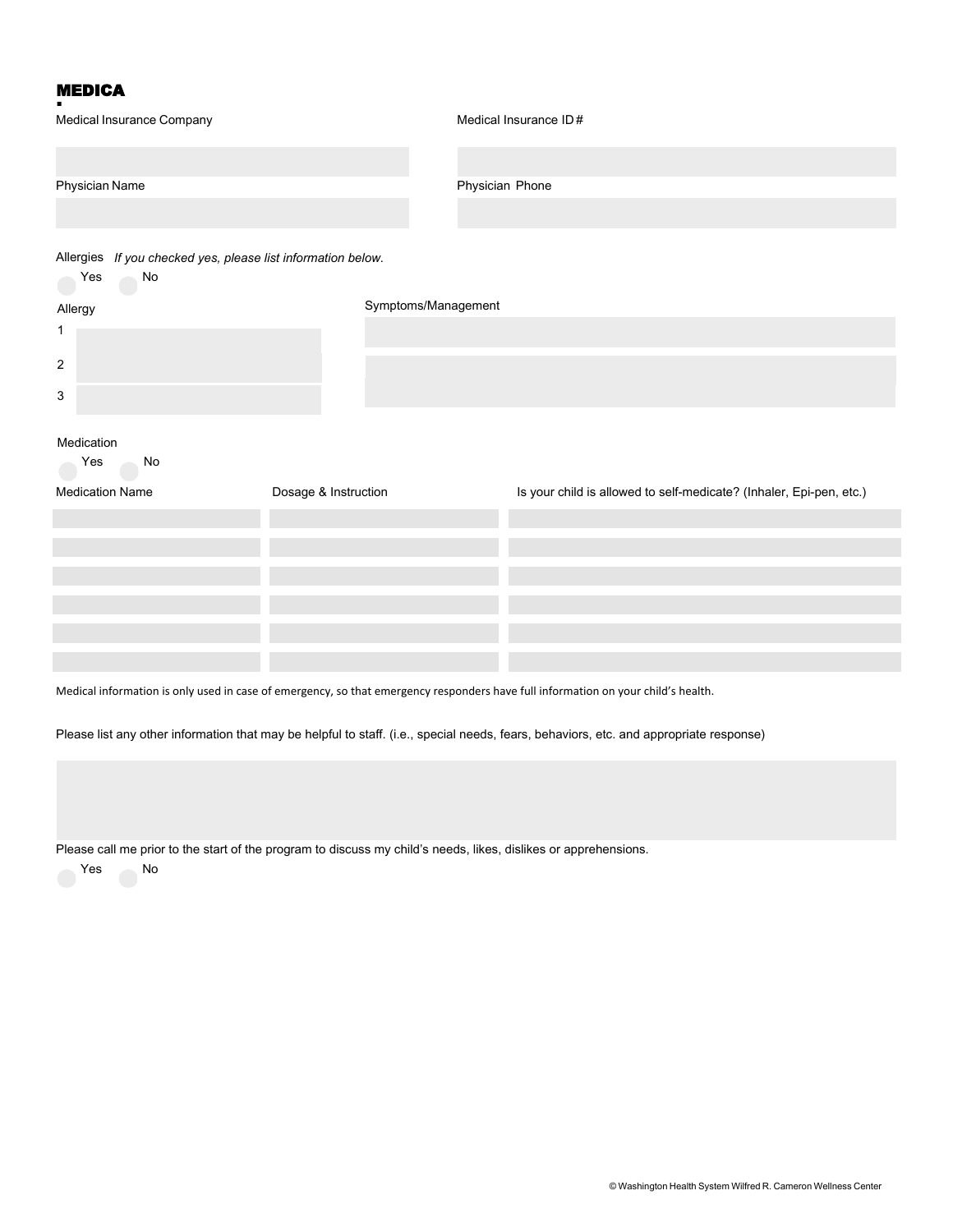## LIABILITYWAIVER&INFORMED

▲▲▲▲●▲■■<br>With respect to my child's participation in the program at the Wilfred R. Cameron Wellness Center ("CWC"), being managed by Arch Amenities Group understand that there may be health risks associated with activities at the Center requiring physical exertion, including but not limited to transient dizziness, fainting, nausea, muscle cramping, musculoskeletal injury, sprains and strains, heart attack, stroke or death, as well as contraction of COVID-19 and other infectious diseases. I assume full responsibility for any and all injuries, illnesses, or damages from the risks of my Children's use of the Center or exercise equipment therein, which may hereafter occur to them.

I certify that my child is capable of performing physical exercise and acknowledge that he/she is voluntarily participating in an exercise activity offered by the CWC, and using equipment with knowledge of the dangers involved. I understand that I, as the parent/legal guardian, will be fully responsible for complying with any restrictions prescribed for my child by his/her personal physician. I will review any physician-prescribed personal wellness program with my child's physician prior to my child commencing exercise and will periodically review the status and program with my physician.

If my child experiences dizziness, fainting, nausea, muscle cramping or any other symptoms while exercising, he/she should discontinue the activity, notify the instructor, and consult his/her physician.

In consideration for my child being allowed to participate in the program, I hereby agree to assume all risk of such exercise, and further agree to hold harmless Arch Amenities Group, CWC, their respective subsidiaries, and their respective directors, officers, employees, agents, contractors, and sponsors; and, other participants from any and all claims, suits, losses, or related causes of action for damages, including but not limited to, such claims, that may result from any injury or death, accidental or otherwise, during,orarisinginanywayfrom the CWC, except where such claims arise out of negligence or intentional acts of Arch AmeritisGroup.

By using the facilities of CWC, I expressly agree that CWC, their respective subsidiaries, affiliates, directors, employees, agents, successors, and assignees shall not be liable for any damages arising from personal injuries sustained by my child in, on, or about the facilities, or as a result of his/her use of the facilities and the equipment therein, except where such claims arise out of negligence or intentional acts of Arch Amenities Group. This includes the indoor wellness center, the aerobics facility and any exercise activities conducted outside the facility. By executing this agreement, I assume full responsibility for any injuries or damages that may occur to my child in, on, or outside the facilities and further agrees that CWC, its respective subsidiaries, affiliates, directors, employees, agents, successors, and assignees shall not be liable for any loss or theft of personal property. In assuming full responsibility for the risk of injuries, damages, or losses that may occur to my child in, on, or outside the facilities, you hereby fully and forever release and discharge CWC, their respective subsidiaries, affiliates, directors, employees, agents, successors, and assignees, from any and all claims, demands, damages, rights of action, or cause of action, present or future, whether the same be known or unknown, anticipated, or unanticipated, resulting from or arising out of your child's use or intended use of the said facilities and equipment thereof, including but not limited to any claim for negligence alleged against CWC, their respective subsidiaries, affiliates, directors, employees, agents, successors, and assignees.

This informed Consent and Release of Liability shall be binding upon my heirs, spouse, or other next of kin, executor, administers and assignees.

1. I know of no medical reason that would prevent my child from participating safely in the programs at the CWC. I hereby assumetheriskofinjury tomy child and hereby release, discharge and indemnify the Center and those associated with it from any and all claims for injury or damages arising from my child's participationin the program.

#### PARENT/GUARDIAN CONSENT & AGREEMENT FOR EMERGENCIES

As parent/guardian, I consent to have my child receive first aid by facility staff and, if necessary, be transported to receive emergency care. Ihereby authorizetheCWCtoseekemergencymedicalassistanceformychild named in the application if I, the parent/guardianor emergency contact cannot be contacted. I give consent for the emergency contact person listed above to act on my behalf until I am available. I will be responsible for all charges not covered by insurance. Iagreetoreviewandupdatethisinformationwheneverachangeoccursandatleasteverytwelvemonths. BY SIGNING, I ACKNOWLEDGE THAT I HAVE READ AND UNDERSTOOD ALL OF THE TERMS OF THIS AGREEMENT AND THAT I AM VOLUNTARILY GIVING UP SUBSTANTIAL LEGAL RIGHTS, INCLUDING THE RIGHT TO SUE CWC AND ARCH AMENITIES GROUP. Signature of Parent/Guardian **Date District Controllering Controllering** Controllering Controllering Controllering Date

Printed Name